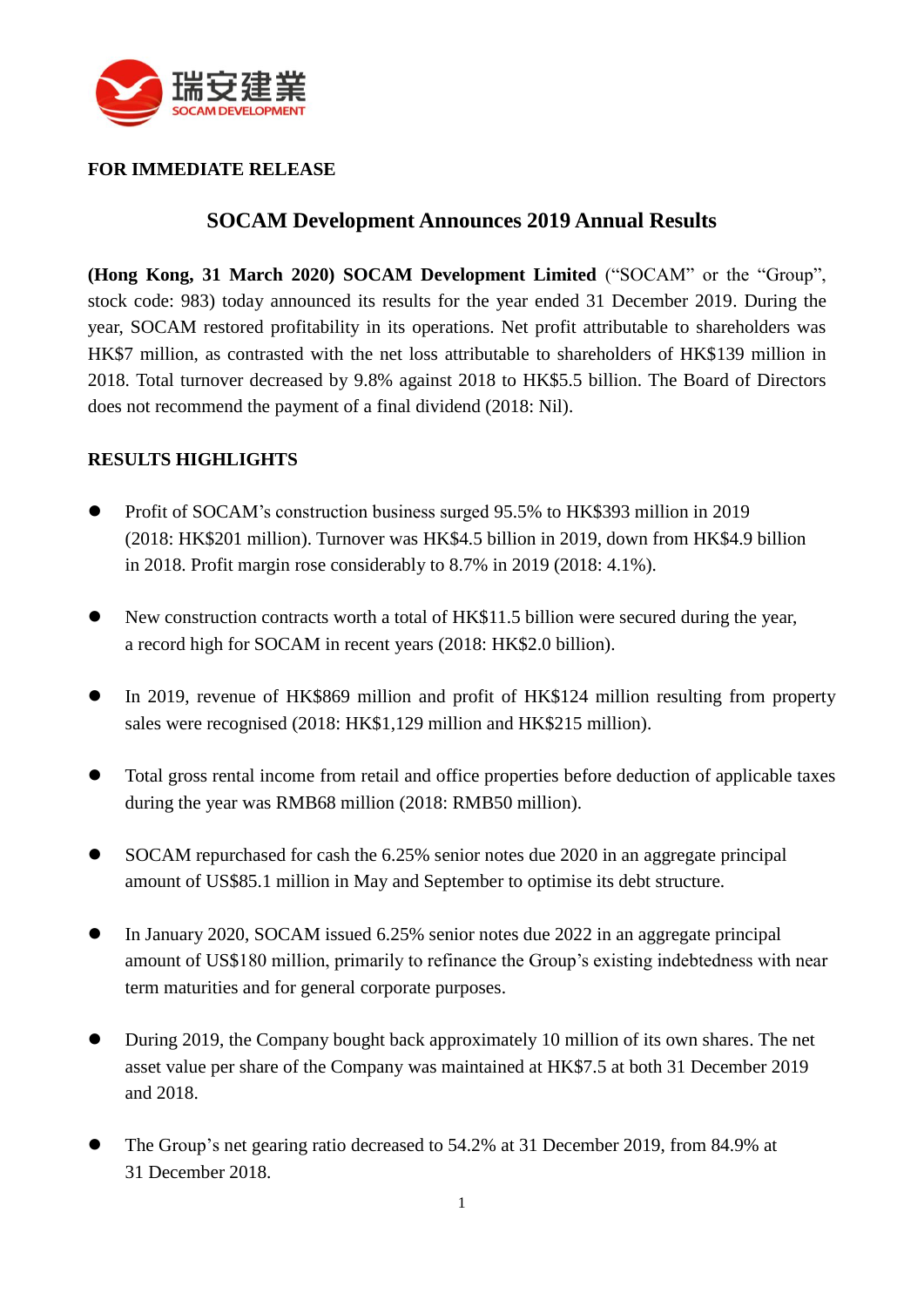

#### **BUSINESS REVIEW**

#### **Construction – HK\$11.5 billion New Contracts Secured**

The year 2019 was a promising year for SOCAM's construction business, as we significantly expanded our order book and secured HK\$11.5 billion new contracts in the construction, maintenance, fit-out and renovation markets of Hong Kong and Macau. Major contracts secured include the design and construction of redevelopment of Kwai Chung Hospital (Phase 2), design and construction of a purpose-built multi-welfare services complex at Kwu Tung North, the construction of public housing development in Chai Wan, and the interior fit-out works on the Hong Kong Palace Museum.

Gross value of contracts on-hand was HK\$22.1 billion as at 31 December 2019, with contracts to be completed of HK\$15.1 billion (31 December 2018: HK\$14.1 billion and HK\$7.3 billion). The expanded order book will help ensure healthy growth in turnover, profit and cash flow in the next few years.

The pressing community need for the construction of housing and provision of hospital facilities in Hong Kong presents a unique opportunity for the Group. The long-term housing strategy, together with the first 10-year hospital development plan, will bring forth a tide of opportunities in the public sector construction market in the coming few years. With our extensive experience and expertise in design and build projects, our construction business is set to benefit from the opportunities ahead.

#### **Property – 36% Increase in Rental Income from Retail & Office Properties**

The Group continued to divest non-core assets, including the sale of a commercial building in Kwun Tong, and the disposal of 34.8% equity interest in Nanjing Jiangnan Cement, generating total proceeds of approximately HK\$560 million. The Group handed over 125 villas with a total GFA of 35,720 square metres and 33 car parking spaces in Nanjing Scenic Villa, as well as three SOHO units and 466 car parking spaces at Chengdu Centropolitan. In addition, the Group contracted sales of 190 retail shops and 36 SOHO units, with a total GFA of approximately 9,680 square metres in Phase 2 of Tianjin Veneto for an aggregate sales amount of RMB280 million during the year, following the sales launches in January and August respectively.

The Group's retail and office properties contributed 36% higher rental income in 2019. In Mainland China, total gross rental income before deduction of applicable taxes was approximately RMB68 million (2018: RMB50 million). The growth was mainly due to the leasing of the upper floors of the retail mall of Chengdu Centropolitan, as well as improved leasing performance of the office and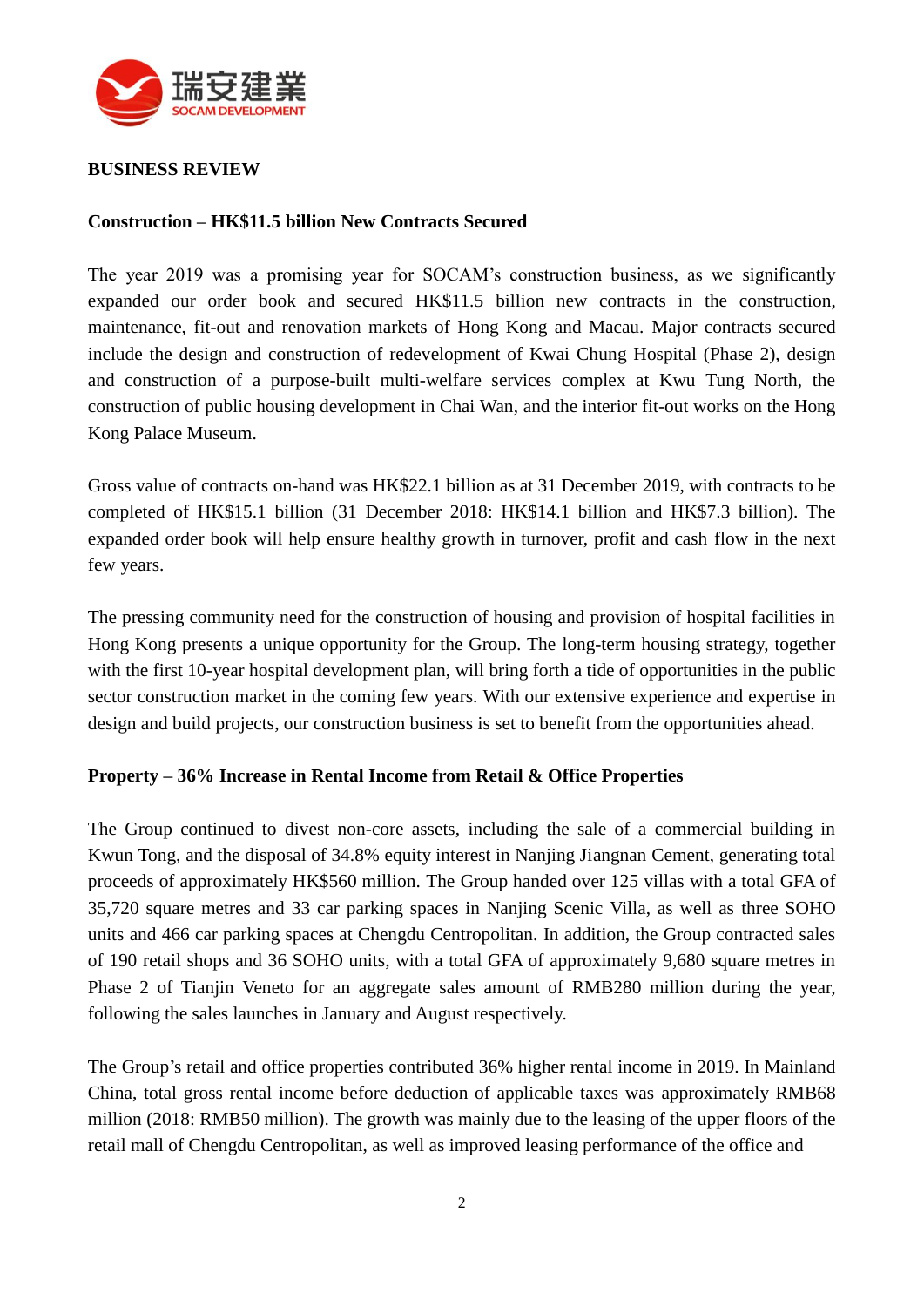

retail premises. All of our four shopping malls and the Chengdu Centropolitan office recorded increases in rental income during the year.

As at 31 December 2019, the occupancy rates for the Chengdu Centropolitan mall, Chongqing Creative Concepts Center, Shenyang Tiandi and Tianjin Veneto Phase 1 were 87%, 89%, 77% and 73%, respectively (31 December 2018: 83%, 93%, 80%, 83%). The office tower in Chengdu was over 99% let, compared with 91% as at 31 December 2018.

## **OUTLOOK**

The outbreak of Covid-19 in China in January delivers a severe blow to the Mainland economy. While the Chinese authorities have taken the most rigorous and decisive measures to control the spread of the virus, China's already weakening economy is set to take another hit, particularly in the first quarter, with temporary city lockdown and production suspension, as well as a dent on retail, catering, tourism, hotels and transport, among others.

While global economic uncertainty will exert further downward pressure on Chinese exports, the pent-up demand post-epidemic and policy support, if needed, will boost private consumption and government expenditures. Hong Kong economy will face mounting risks and challenges in 2020. We foresee a contraction in the private sector construction projects in the next few years, while more contracts will come from the public sector to address the housing and healthcare needs and provide stimulus to shore up the economy. However, the political wrangling in Legco over funding, causing unpredictable workload peaks and troughs for government projects, will continue.

With the primary goal to provide sustained profitability, the Group will further sharpen our competitive edges, notably design-and-build capabilities, to better respond to the new trends and harness the opportunities ahead.

We will adopt a prudent approach to business expansion. As we continue to unlock value from our property assets through managing and optimising our portfolio of retail properties to provide solid income stream to the Group, we will also remain cautious in the timing of asset disposals to create value for shareholders.